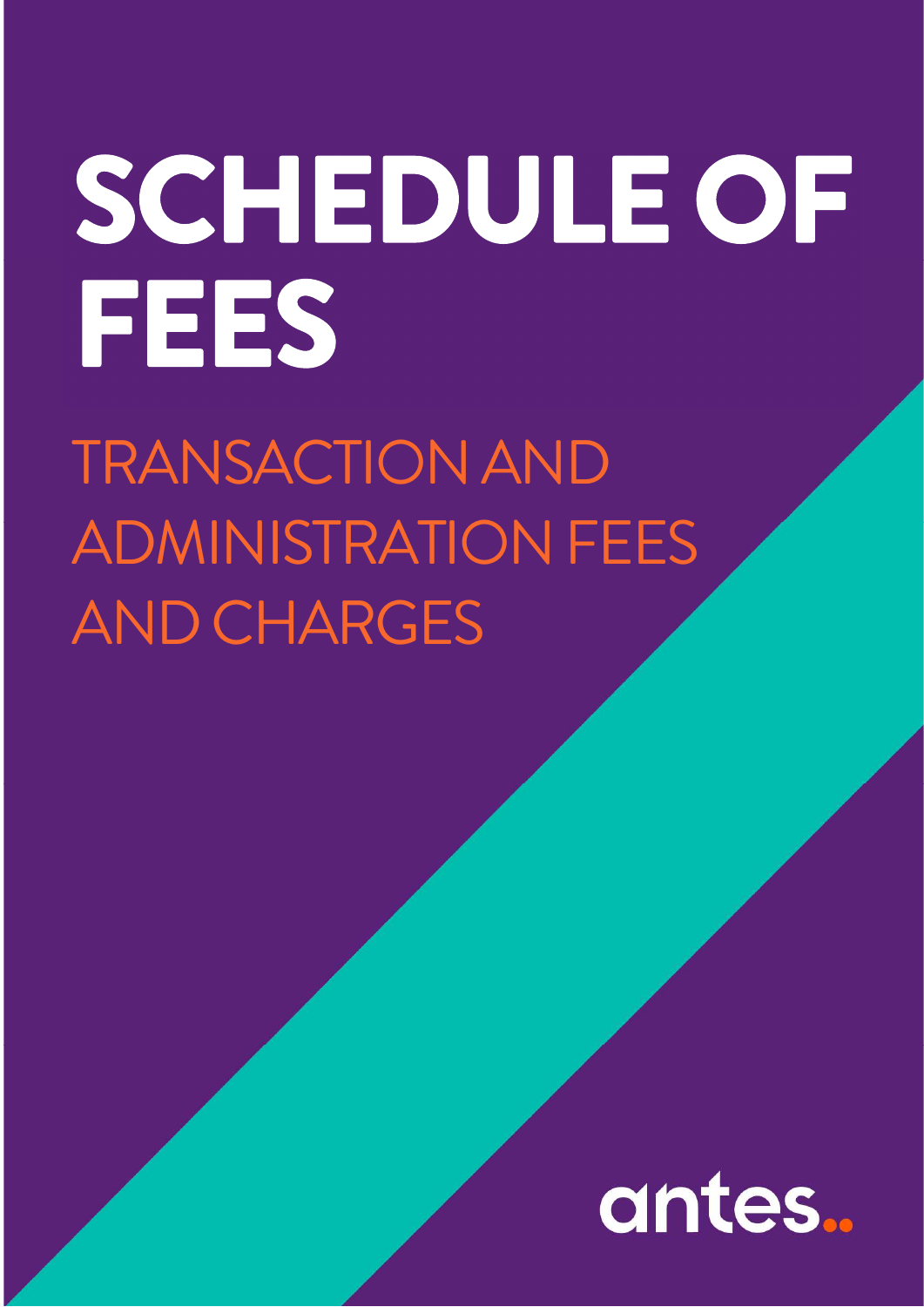## SCHEDULE OF TRANSACTION AND ADMINISTRATION FEES AND CHARGES

| <b>TYPE OF POLICY</b>                                                                                                                                         | <b>SERVICE PROVIDED</b>                                             | <b>FEE CHARGED</b>                                                                                                                                                                                                                                                                                                                                                                                                                                                                                                                                                                                                                                                            |
|---------------------------------------------------------------------------------------------------------------------------------------------------------------|---------------------------------------------------------------------|-------------------------------------------------------------------------------------------------------------------------------------------------------------------------------------------------------------------------------------------------------------------------------------------------------------------------------------------------------------------------------------------------------------------------------------------------------------------------------------------------------------------------------------------------------------------------------------------------------------------------------------------------------------------------------|
| All types of insurance policies other<br>than those specified hereunder                                                                                       | On new placements, renewals,<br>extensions, or mid-term adjustments | €5                                                                                                                                                                                                                                                                                                                                                                                                                                                                                                                                                                                                                                                                            |
| Individual Health Insurance Policies                                                                                                                          | On new placements, renewals,<br>extensions, or mid-term adjustments | €15                                                                                                                                                                                                                                                                                                                                                                                                                                                                                                                                                                                                                                                                           |
| Individual Marine Cargo Insurance<br>policies.                                                                                                                | On re-marketing of insurance policy<br>On new placements            | €25<br>€15                                                                                                                                                                                                                                                                                                                                                                                                                                                                                                                                                                                                                                                                    |
| Other polices where the premium<br>does not exceed €2500.                                                                                                     | On new placements, renewals,<br>extensions, or mid-term adjustments | Professional Liabilities and<br>Medical malpractice $\epsilon$ 50<br>Directors & Officers, Freight<br>Forwarders, Transport Operator,<br>Contractors All Risks and Other<br>Special Risks - €100                                                                                                                                                                                                                                                                                                                                                                                                                                                                              |
| Cancellation of an Insurance policy is subject to the insurer's guidelines and<br>the administration fees referred to in this Part of the Schedule also apply |                                                                     | 1. You may request that any return<br>generated from<br>premium<br>the<br>cancellation of an insurance policy is<br>paid directly to your bank account.<br>The Company will charge, in addition<br>to any charge made by the insurer, an<br>administration fee which is equivalent<br>to the brokerage earned on the last<br>annual/renewal premium.<br>2. You may request that any return<br>premium generated from<br>the<br>cancellation of an insurance policy is<br>retained in your account to be utilised<br>against any future premium(s) due in<br>the next 12 months from cancellation<br>which<br>additional<br>case<br>in<br>no<br>administration fee will apply. |